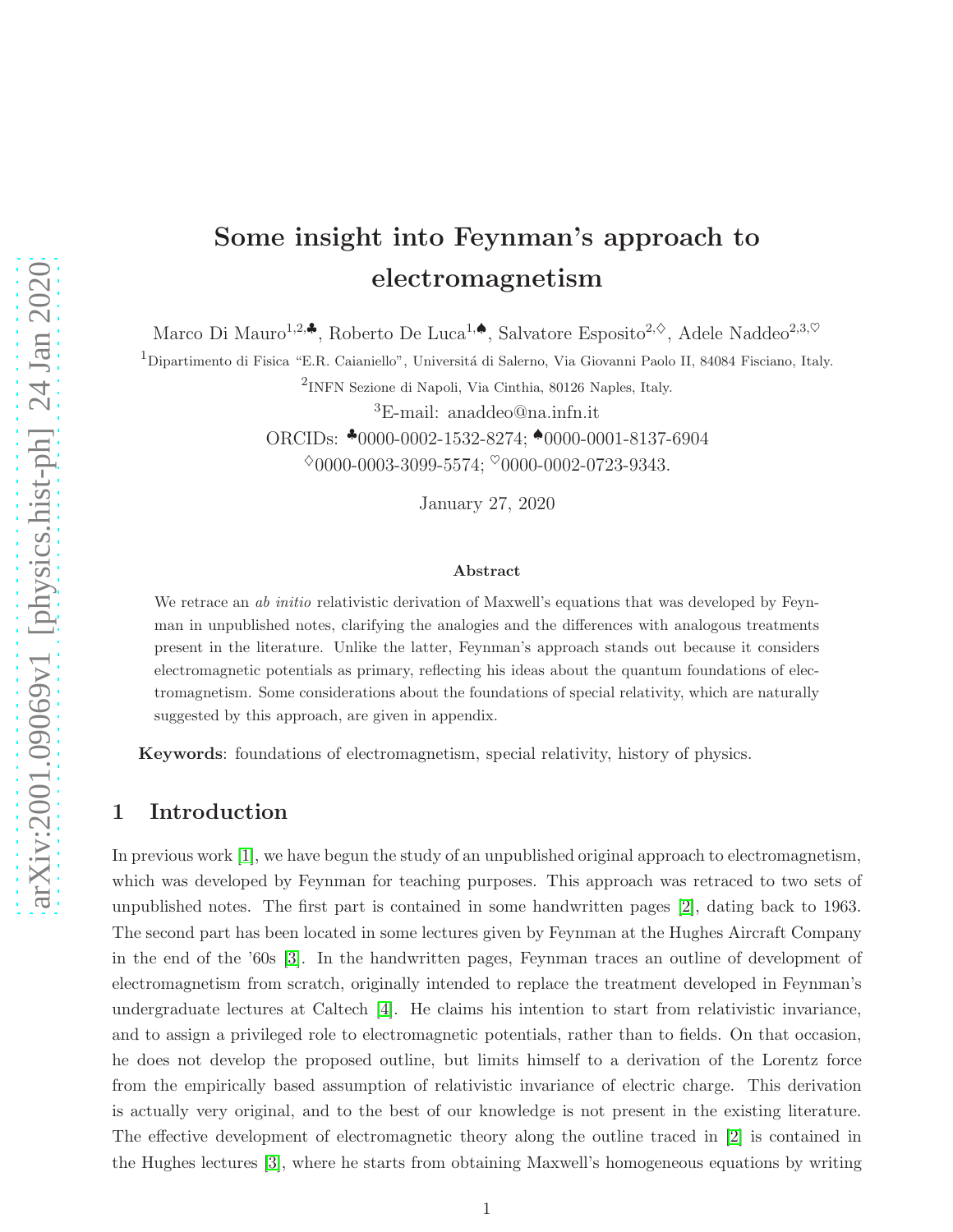down a relativistically invariant action for a charged particle coupled to a 4−vector potential (this discussion partially parallels the treatment in Landau-Lifshitz [\[5\]](#page-13-4)). This action is the basis of an elegant discussion of gauge invariance. After that, he goes on developing the full Maxwell equations and studying their consequences. The first two developments were reconstructed and presented in detail by the present authors in [\[1\]](#page-13-0). The purpose of the present note is to study the derivation of the non homogeneous Maxwell equations given by Feynman in [\[3\]](#page-13-2), and to compare his derivation of the entire set of Maxwell equations (both homogeneous and non homogeneous), appearing in those lectures, with the ones existing in the literature. As noted in [\[1\]](#page-13-0), unlike his derivation of the Lorentz force and his discussion of the homogeneous Maxwell equations and of the related gauge invariance, the discussion of the inhomogeneous Maxwell equations requires some more physical input. This is not surprising since – unlike the Lorentz force which describes the action of fields on charges, and the homogeneous Maxwell equations which describe general constraints on the fields – the inhomogeneous equations describe the effect of charges on fields. In fact, from the action principle point of view, to find these equations one needs an action functional for the fields themselves, while the Lorentz force and the homogeneous equations, as already recalled, can be deduced from the action of the charged particle with the interaction term of the particles with the field.

Feynman's approach to electromagnetism bears some similarities to other existing approaches (besides Landau's one) which aim to derive electromagnetism from relativity. Indeed, from an advanced point of view, a popular and elegant alternative to introduce electromagnetism is to make it descend from relativity rather than the other way round, which is the standard historical route. Already starting from Page's pioneering paper in 1912 [\[6\]](#page-13-5), it became clear that magnetic fields could be understood as relativistic effects due to relative motion with respect to electric charges. In particular, the magnetic field of a uniformly moving point charge (and in fact, the whole of magnetostatics if the superposition principle is assumed) can be obtained by boosting the Coulomb field of a static charge [\[6,](#page-13-5) [7,](#page-13-6) [8,](#page-13-7) [9,](#page-13-8) [10,](#page-14-0) [11\]](#page-14-1). Also, the fields of accelerating charges, including radiation, can be derived from the knowledge of the Coulomb field and relativity, with a few more assumptions, i.e. the action and reaction principle, charge conservation and the request that the electromagnetic interaction propagates with the speed of light [\[12\]](#page-14-2). Once known the general fields produced by a moving charge, the whole set of Maxwell's equations can be derived using the superposition principle [\[13,](#page-14-3) [14,](#page-14-4) [15,](#page-14-5) [16\]](#page-14-6). An alternative approach starts from the fundamental equation of electrostatics, namely Gauss' theorem (i.e. the first Maxwell equation), which in turn can be derived from the Coulomb force plus the superposition principle, and to boost it [\[17\]](#page-14-7), or to "covariantize" it [\[18\]](#page-14-8). More sophisticated and abstract approaches exist as well [\[5,](#page-13-4) [19\]](#page-14-9), in which the superposition principle is assumed while the Coulomb law is not. Rather, an action for the electromagnetic field is constructed by assuming the latter principle, plus relativistic and gauge invariance<sup>[1](#page-1-0)</sup>, whose variation gives the non homogeneous Maxwell equations. In such an approach, the Coulomb law is derived as the solution of the equations for a point static source.

In [\[3\]](#page-13-2), after the discussion of relativity, the Lorentz force and the derivation of the homogeneous equations, Feynman goes on to complete electromagnetism, and in fact he adopts an approach which

<span id="page-1-0"></span><sup>&</sup>lt;sup>1</sup>The latter is a consequence of the homogeneous Maxwell equations, which can be obtained independently.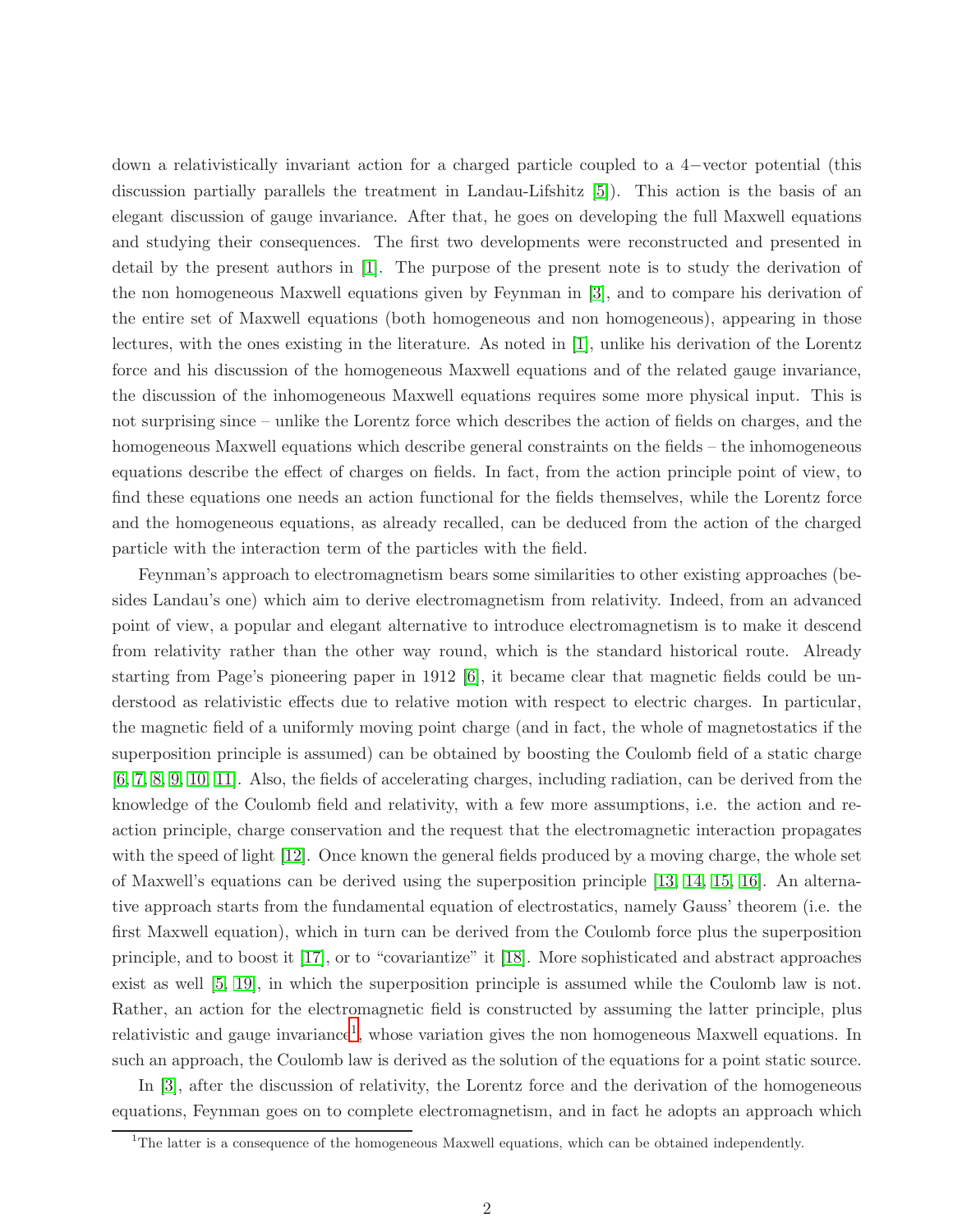is analogous to the above cited ones. However, despite the analogies, Feynman's approach is quite original. Consistently with his approach to the homogeneous equations, Feynman chooses to work with the potentials – rather than the fields – from the beginning. This is certainly due to the simpler mathematics involved, but also to Feynman's experience in quantum theories, where potentials are not just a convenient mathematical tool, but rather a necessary ingredient for the formulation of the theory, acquiring a physical reality on their own. In this respect, Feynman's approach is, to the best of our knowledge, different from all the ones existing in the literature, and shows the customary originality that is proper of Feynman's work. Hence, it may be worth to describe Feynman's derivation of the non homogeneous Maxwell equations in detail. This article gives then a complete and original formulation of Maxwell's equations, fully consistent with the outline suggested by Feynman in the unpublished notes [\[2\]](#page-13-1).

We complete this work by providing some considerations concerning the foundations of special relativity, which are naturally suggested by any approach aiming to derive electromagnetism from relativity, although this is not addressed at all in Feynman's notes. In particular, we discuss how the principles and results of special relativity can be obtained without reference to electromagnetism, which is necessary for the logical consistency of this kind of approach to the latter. If special relativity is treated in this way, the privileged speed which is invariant and acts as a universal speed limit is left undetermined. It is then the request of covariance for the laws of electromagnetism which fixes it to be equal to the speed of electromagnetic waves.

The paper is organized as follows. In Sect. [2](#page-2-0) we briefly recall the derivation of the homogeneous Maxwell equations, and of the related gauge invariance, which we first presented in [\[1\]](#page-13-0), emphasizing the similarities and the differences with the Landau-Lifshitz approach [\[5\]](#page-13-4). Related to this, we attempt to understand whether Feynman took this approach from Landau's book, or developed it independently. In Sect. [3,](#page-5-0) the derivation of the nonhomogeneous equations given by Feynman in [\[3\]](#page-13-2) is described in detail. In Sect. [4,](#page-9-0) we discuss Feynman's choice of giving priority to the potentials. Finally, after the concluding section, in the appendix, we briefly review the discussion of special relativity without electromagnetism.

# <span id="page-2-0"></span>2 The derivation of the homogeneous equations and gauge invariance

Before getting to the heart of the present discussion, we here summarize Feynman's derivation of the homogeneous Maxwell equations, and of the associated gauge invariance, as developed in [\[3\]](#page-13-2), and discussed in [\[1\]](#page-13-0) (to which we refer for details).

The homogeneous Maxwell equations emerge naturally in the search of a generalization of the least action principle to the relativistic case. In this case, of course the action has to be a Lorentz scalar, in order for equations of motions to be covariant. A first candidate for relativistic equation of motion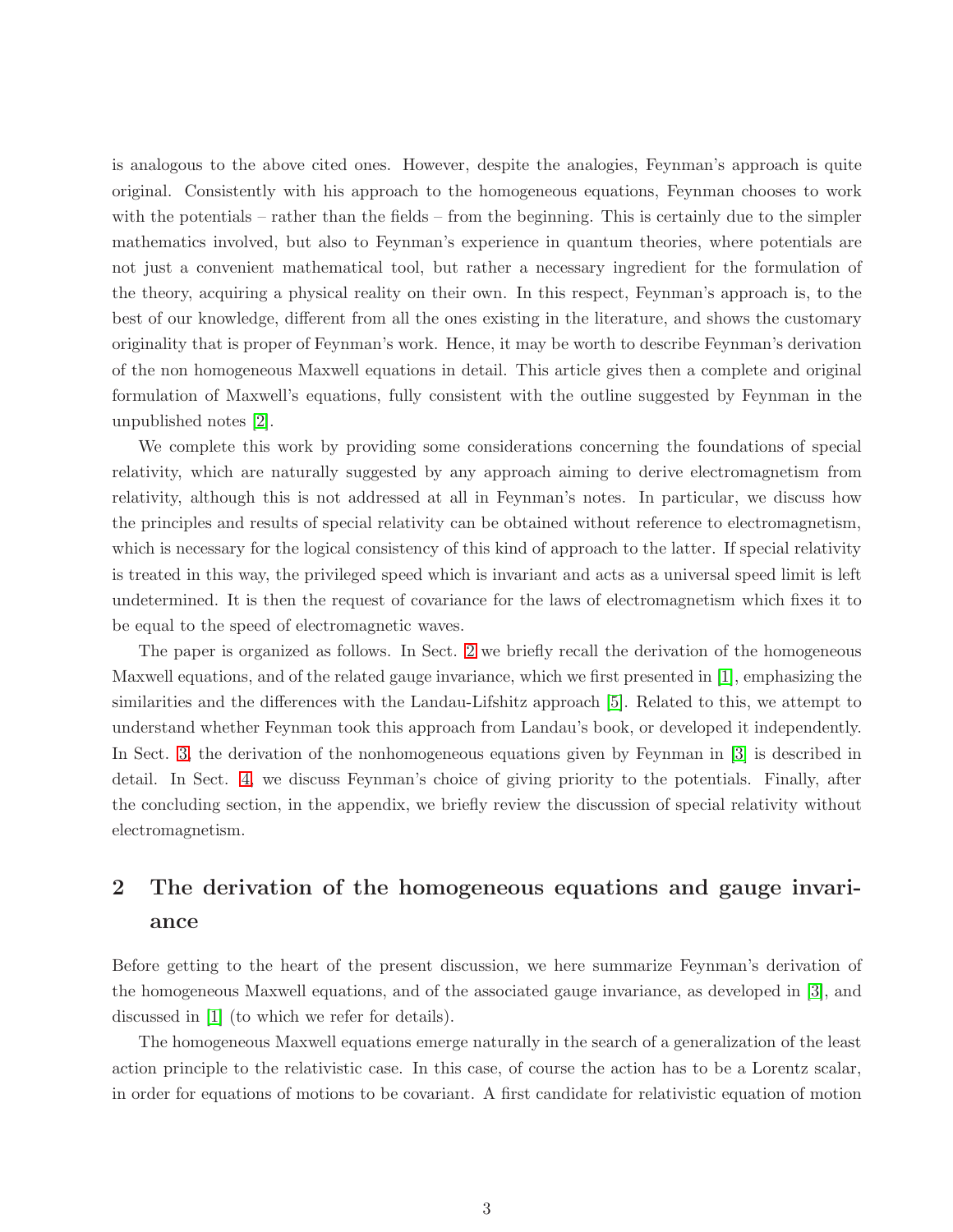for a point particle with mass  $m_0$  could be:

$$
\frac{\mathrm{d}}{\mathrm{d}t} \left[ \frac{m_0 \mathbf{v}}{\sqrt{1 - \frac{v^2}{c^2}}} \right] = -\nabla \mathcal{V},\tag{1}
$$

which can be obtained from the action

$$
S = \int_{t_1}^{t_2} \left[ -m_0 c^2 \sqrt{1 - \frac{v^2}{c^2}} - \mathcal{V}(\mathbf{x}, t) \right] dt = \int_{t_1}^{t_2} \left[ -m_0 c \, ds - \mathcal{V}(\mathbf{x}, t) \, dt \right]
$$
 (2)

(where  $ds = \sqrt{1 - v^2/c^2} \, cdt$ ), However, this is not a good choice since the potential energy term  $\mathcal{V}(\mathbf{x}, t)$  dt is evidently not invariant. A straightforward modification would be replacing this term with an invariant scalar potential term  $\mathcal{X}(x, y, z, t)$  ds but, as quickly stated by Feynman (see also the discussion in Sect. [4\)](#page-9-0), such a term does not lead to any known law of nature. The next simplest possibility is then an invariant term of the form  $A_\mu(x, y, z, t)dx^\mu$ , where  $A^\mu$  is a 4-vector, so that the action is

<span id="page-3-0"></span>
$$
S = \int_{t_1}^{t_2} \left[ -m_0 c \, \mathrm{d}s - A_\mu \, \mathrm{d}x^\mu \right]. \tag{3}
$$

In the following we shall set  $A^{\mu} = (\phi/c, \mathbf{A})$ , thus matching the usual notation. This action becomes stationary when

$$
\frac{\mathrm{d}}{\mathrm{d}t} \left[ \frac{m_0 \mathbf{v}}{\sqrt{1 - \frac{v^2}{c^2}}} \right] = \mathbf{F},\tag{4}
$$

with the force  $\bf{F}$  given by:

<span id="page-3-2"></span>
$$
\mathbf{F} = -\nabla \phi - \frac{\partial}{\partial t} \mathbf{A} + \mathbf{v} \times (\nabla \times \mathbf{A}).
$$
 (5)

This expression has the same structure as the Lorentz force acting on a particle of charge q, upon the redefinition  $A_{\mu} \rightarrow q A_{\mu}$ , and a direct comparison leads to the identification

<span id="page-3-1"></span>
$$
\mathbf{E} = -\nabla \phi - \frac{\partial}{\partial t} \mathbf{A}; \qquad \mathbf{B} = \nabla \times \mathbf{A}, \qquad (6)
$$

from which we can immediately obtain the homogeneous Maxwell equations by using standard vector calculus identities:

$$
\nabla \cdot \mathbf{B} = 0, \qquad \nabla \times \mathbf{E} = -\frac{\partial}{\partial t} \mathbf{B}.
$$
 (7)

This least action framework also allows a nice discussion of gauge invariance. Consider again the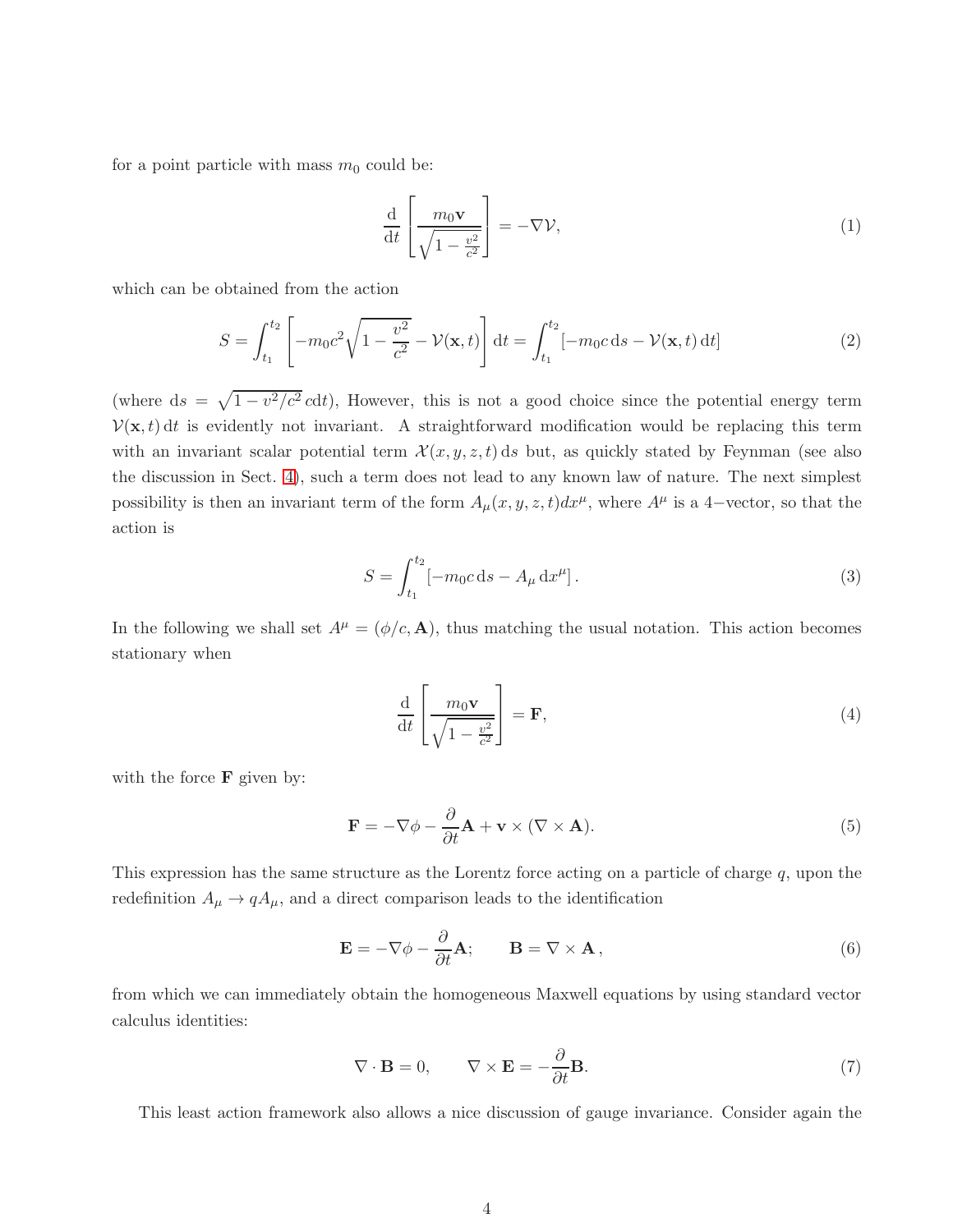action [\(3\)](#page-3-0), in the form

$$
S = -m_0 c \int \mathrm{d}s - \int (\phi - \mathbf{A} \cdot \mathbf{v}) \, \mathrm{d}t \,. \tag{8}
$$

Gauge invariance emerges from the question of whether it is possible to change the potentials while keeping the same minimum of the action, i.e. the same physics. This evidently happens if the difference of the actions written in terms of two different sets of potentials

<span id="page-4-0"></span>
$$
S - S' = -\int (\varphi - \mathbf{a} \cdot \mathbf{v}) dt,
$$
\n(9)

(where  $\varphi = \phi - \phi'$ ,  $\mathbf{a} = \mathbf{A} - \mathbf{A}'$ ) is independent of the integration path, which happens if the integrand is a total differential of some function  $\chi$ , i.e.  $\varphi - \mathbf{a} \cdot \mathbf{v} = d\chi(x, y, z, t)/dt$ , so that

<span id="page-4-1"></span>
$$
S - S' = -\int_{t_i}^{t_f} \frac{d\chi(x, y, z, t)}{dt} dt = -\int_{t_i}^{t_f} \left( \frac{\partial \chi}{\partial t} + \frac{\partial \chi}{\partial x} \dot{x} + \frac{\partial \chi}{\partial y} \dot{y} + \frac{\partial \chi}{\partial z} \dot{z} \right) dt
$$
  
= -\chi(x, y, z, t\_f) + \chi(x, y, z, t\_i). (10)

By comparing [\(9\)](#page-4-0) with [\(10\)](#page-4-1) we see that such condition is satisfied if  $\varphi = \partial \chi / \partial t$  and  $\mathbf{a} = -\nabla \chi$ , which is equivalent to the gauge transformations

<span id="page-4-2"></span>
$$
\phi' = \phi - \frac{\partial \chi}{\partial t}, \qquad \mathbf{A}' = \mathbf{A} + \nabla \chi.
$$
 (11)

The fact that the equations of motion do not change under such transformations is also evident from the observation that the electric and magnetic fields as expressed in [\(6\)](#page-3-1), are left unchanged.

Attentive readers have surely noticed the similarity between the above derivation of the homogeneous Maxwell equations and the treatment given by Landau and Lifshits (see [\[5\]](#page-13-4), Chapt. 3). The similarity is almost complete, the difference lying mainly in the fact that Landau *defines* the electric force as the velocity independent part of the force [\(5\)](#page-3-2), and the magnetic force as the corresponding velocity dependent part of [\(5\)](#page-3-2), so that expressions of the electric and magnetic fields are extracted from this expressions as the coefficients of q and of  $q\mathbf{v}$  respectively, i.e. the parts that do not depend on the charge which feels the force. On the other hand, Feynman had already independently obtained the expression of the Lorentz force, so that he identifies the electric and magnetic fields after comparison with  $(5)$ . Also, Landau's treatment of gauge invariance goes in the inverse way, by noticing that a transformation of the 4−potential of the form [\(11\)](#page-4-2) only results in a total derivative term in the action, instead of asking what kind of transformations results only in the addition of a total derivative.

It is then natural to ask whether Feynman took inspiration from Landau and Lifshits' textbook. This is not at all an obvious question, since although this book was already available (in an earlier edition) at the time, Feynman notoriously did not like reading the existing literature and textbooks, and preferred developing everything from scratch. Then it is likely that he independently envisaged this approach to the homogeneous Maxwell equations, also given the fact that the subsequent derivation of the inhomogeneous equations (see next section) differs considerably from Landau and Lifshits' one.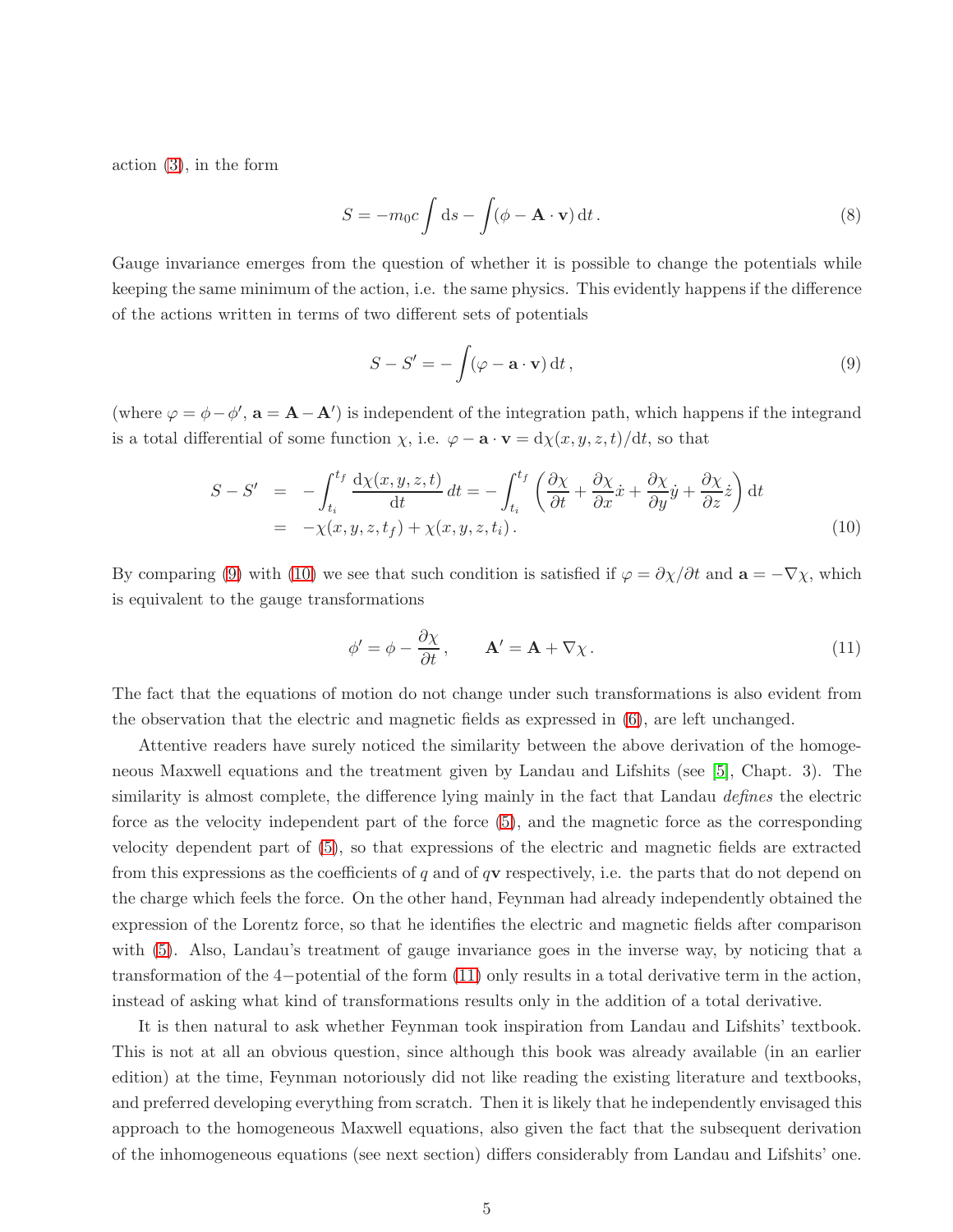Another possibility is that he only knew about the general idea and rebuilt everything from  $it^2$  $it^2$ . On the other hand, it is well known that Feynman had the highest consideration of Landau (see e.g. [\[20\]](#page-14-10)), although they never met in person. In fact, given Feynman's interest (in the 1950s) concerning condensed matter physics, he knew very well the pioneering work of Landau on the subject, upon which he developed his treatments of superfluidity, polarons and superconductivity (see e.g. [\[21\]](#page-14-11) and [\[22\]](#page-14-12)). During his work, he verified many of Landau's predictions, some of which – in the first place – he did not even believe in, thus getting a feel for Landau's skill. The reverse is also true. Landau especially admired Feynman's diagram technique – which he felt he would have not been able to develop himself – rating him as first class in his famous classification of physicist, i.e. higher than himself  $[23]^3$  $[23]^3$  $[23]^3$ .

Thus, the possibility that Feynman indeed had studied, or at least consulted, Landau's book, taking inspiration for his treatment of homogeneous Maxwell equations, exists. We believe that this issue is not settled, and it certainly deserves a more accurate investigation.

### <span id="page-5-0"></span>3 The derivation of the inhomogeneous equations

In the second chapter of [\[3\]](#page-13-2), Feynman embarks on a somewhat conventional and rather articulate discussion of electrostatics, which closely follows the one already given in the Caltech lectures, the starting points being the Coulomb *potential*, and the principle of superposition. Then discussions are given about the fields created by various charge distributions, as well as Gauss' theorem, until deriving the Poisson equation, which is of course equivalent to the first inhomogeneous Maxwell equation. After that, condensers (adopting the variational technique also introduced in the lectures) and dielectrics are discussed. As typical of the Hughes lectures, some off-topic remarks are scattered here and there, concerning in particular the atomic bomb and a possible intuitive explanation of the exclusion principle<sup>[4](#page-5-3)</sup>.

In Chapt. 3, Feynman completely bypasses magnetostatics, leaving it for homework (he will however briefly fill the gap in the lectures of the following year [\[27\]](#page-14-14), which are the follow up of the presently discussed ones), and just jumps to electrodynamics, where relativity comes into play. The main problem, Feynman claims, is to understand the law that "determines how the fields are produced" ([\[3\]](#page-13-2), p. 105), by making explicit that his focus will be on the potentials rather than on the fields, just because they are easier to calculate. This is in line with the above derivations of the homogeneous equations and various other statements Feynman did at different times (see the following section). The only result that is already at hand is, then, the Poisson equation for the static electric potential:

$$
\nabla^2 \phi = -\frac{\rho}{\epsilon_0},\tag{12}
$$

<span id="page-5-1"></span><sup>&</sup>lt;sup>2</sup>It is well known that, when he needed to know the result of a paper, he preferred to work in this way rather than fully reading it.

<span id="page-5-2"></span><sup>&</sup>lt;sup>3</sup> Some physicists which knew them both, e.g. V. L. Ginzburg [\[24,](#page-14-15) [25\]](#page-14-16), thought the two men to be so similar in many ways, that this similitude had to be genetic in nature (Feynman's father was actually of belarusian origins).

<span id="page-5-3"></span><sup>4</sup>This was one of the things that Feynman notoriously failed to achieve (see e.g. [\[4\]](#page-13-3), vol. III), although he later did come out with an answer involving a belt, reported e.g. in [\[26\]](#page-14-17).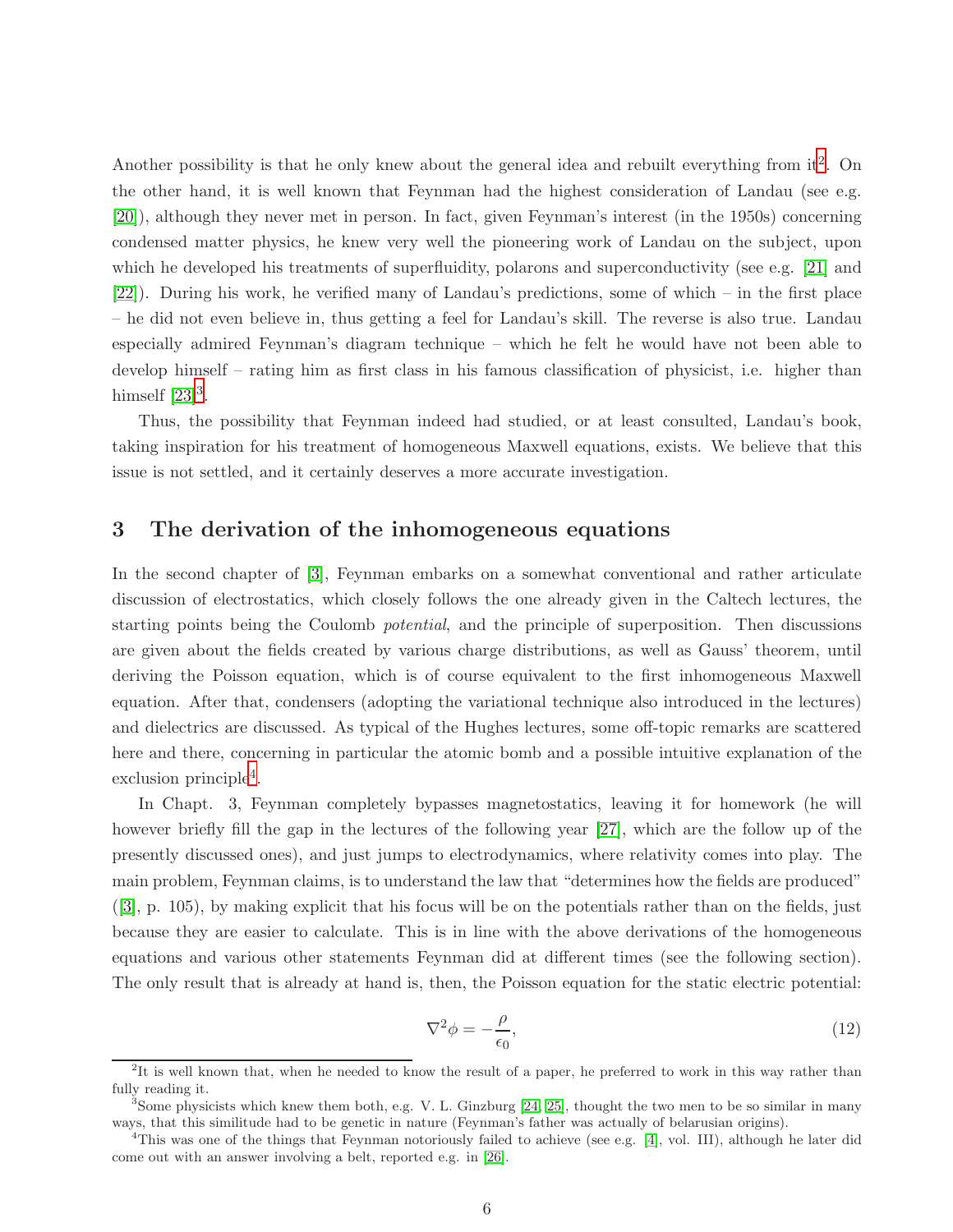where  $\rho$  is the electric charge density. Besides this, Feynman recalls what is already known, namely the Lorentz force and the relations between potentials and fields (which are equivalent to the homogeneous Maxwell equations):

∂A

<span id="page-6-1"></span>
$$
\mathbf{F} = q(\mathbf{E} + \mathbf{v} \times \mathbf{B});\tag{13}
$$

$$
\mathbf{E} = -\nabla \phi - \frac{\partial \mathbf{A}}{\partial t};\tag{14}
$$

$$
\mathbf{B} = \nabla \times \mathbf{A}.\tag{15}
$$

Before proceeding, however, he dwells a bit on the kind of arguments that he will follow by computing the electric field generated by a moving charge, just by taking the Coulomb potential solution of the Poisson equation, boosting it<sup>[5](#page-6-0)</sup> (recalling from the previous discussion of the homogeneous Maxwell equations that  $\phi$  and **A** are components of the same 4-vector  $A^{\mu}$ , and using Eq. [\(14\)](#page-6-1) to get the field. Instead, he does not compute the magnetic field, limiting himself to a qualitative discussion. As stated, this is analogous to the approach of  $[6, 7, 8, 9, 10, 11]$  $[6, 7, 8, 9, 10, 11]$  $[6, 7, 8, 9, 10, 11]$  $[6, 7, 8, 9, 10, 11]$  $[6, 7, 8, 9, 10, 11]$  $[6, 7, 8, 9, 10, 11]$ , although the authors of these references directly compute the magnetic field, while Feynman, coherently with his declarations, computes the potentials first, and then derives the fields.

Coming back to the original problem, he then proposes to guess the general law by extending the Poisson equation to a relativistically covariant one. The simplest thing to do is to add a second time derivative, so to get the inhomogeneous D'Alembert equation:

<span id="page-6-3"></span>
$$
\left(\nabla^2 - \frac{1}{c^2} \frac{\partial^2}{\partial t^2}\right)\phi = -\frac{\rho}{\epsilon_0},\tag{16}
$$

where the  $1/c^2$  factor appears for dimensional reasons, and the invariance of c ensures that the operator  $\nabla^2 - \frac{1}{c^2}$  $\frac{1}{c^2} \frac{\partial^2}{\partial t^2}$  is invariant. Since, as already known,  $\phi$  is not a scalar but the time component of a 4-vector, this equation has to be supplemented with analogous ones for the remaining space components:

<span id="page-6-2"></span>
$$
\left(\nabla^2 - \frac{1}{c^2} \frac{\partial^2}{\partial t^2}\right) \mathbf{A} = -\frac{\mathbf{j}}{\epsilon_0 c^2}.
$$
\n(17)

In Eq. [\(17\)](#page-6-2), the tacit statement is made that the current density j is the spatial part of a 4−vector  $j^{\mu}$ , which has  $c\rho$  as time component, i.e.  $j^{\mu} = (c\rho, \mathbf{j})$  (this is discussed by Feynman shortly afterwards in a standard way, hence we do not reproduce his discussion). The four equations [\(16\)](#page-6-3) and [\(17\)](#page-6-2) can be written in the manifestly covariant compact form

<span id="page-6-4"></span>
$$
\Box A^{\mu} = \frac{j^{\mu}}{\epsilon_0 c^2}.
$$
\n(18)

where  $\square = \frac{1}{c^2}$  $\frac{1}{c^2} \frac{\partial^2}{\partial t^2} - \nabla^2$  and, we recall,  $A^{\mu} = (\phi/c, \mathbf{A})$ .

Of course, Eqs.  $(18)$  describe waves propagating in space with speed c. This can be stated in another form, namely that the request of Lorentz invariance of the wave equation forces the waves

<span id="page-6-0"></span> ${}^{5}$ This part of the computation is reported also in [\[4\]](#page-13-3), Vol. II, Chapt. 25.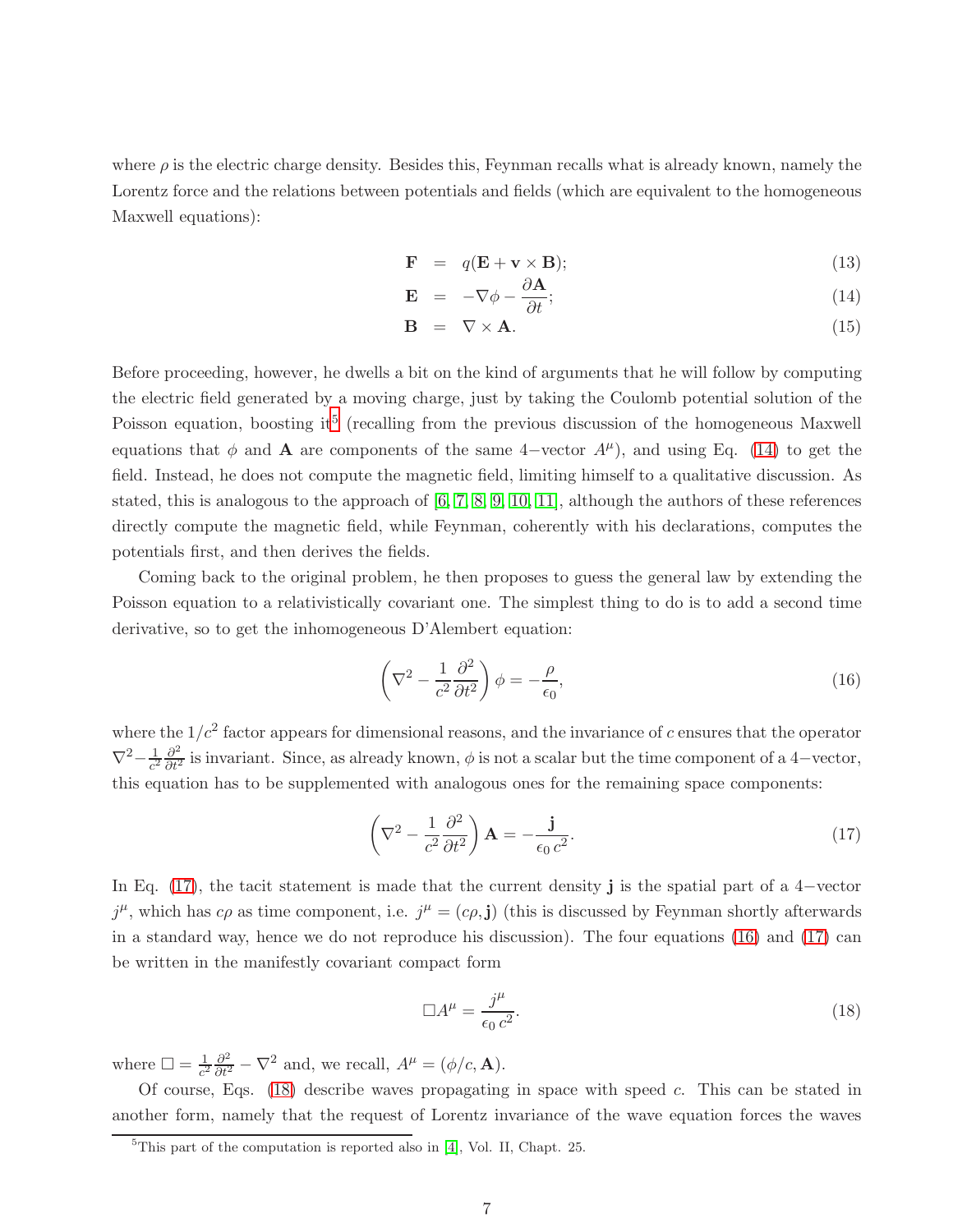to move with the speed of light<sup>[6](#page-7-0)</sup>. Although Feynman does not say anything about this matter, it is important for us to notice here that, if we adopt an approach to special relativity such as one of those described in Appendix [A,](#page-11-0) i.e., independent of any previous knowledge of electromagnetism and hence with an unidentified invariant speed  $V$ , the only way for the above equation to be relativistically covariant is to have that invariant speed in front of the time variable  $t$ . Any other choice would spoil covariance. This means that if electromagnetism is constructed with the constraint of relativistic invariance, then the identification of the invariant speed with the speed of electromagnetic waves is a necessary consequence. This statement is valid not only for the present case, but for any *ab initio* relativistic formulation of electromagnetism, such as the ones presented in [\[12,](#page-14-2) [13,](#page-14-3) [14,](#page-14-4) [15,](#page-14-5) [16,](#page-14-6) [17,](#page-14-7) [18,](#page-14-8) [19\]](#page-14-9).

Feynman does not neglect mentioning that Eq. [\(18\)](#page-6-4) does not specify the 4-potential  $A^{\mu}$  uniquely, since it is always possible to add to it a 4-vector  $\chi^{\mu}$  satisfying the homogeneous D'Alembert equation  $\Box \chi^{\mu} = 0$ . From a standard textbook point of view, this is of course nothing that the residual gauge invariance after having chosen the Lorenz gauge condition, which is required in order to get [\(18\)](#page-6-4) from Maxwell's equations. Feynman deals with this ambiguity by invoking the physical assumption that no waves without source exist. It is at this point that he makes the epistemological remarks that "there exists an arbitrariness in what you assume and what you prove", hence "one man's assumption is another man's conclusion" ([\[3\]](#page-13-2), p. 108), which fit well with his general attitude to physics and with the presently described way of dealing with electromagnetism. In the following section, he writes down an action principle for the potential part of Eq. [\(18\)](#page-6-4):

$$
S_A = \frac{1}{2} \int \left( \partial_\nu A_\mu \right) \left( \partial^\mu A^\nu \right) d^4 x \tag{19}
$$

(which is nothing but the Fermi action for the Lorenz gauge-fixed electromagnetic field [\[28\]](#page-14-18)). Adding this action to [\(3\)](#page-3-0), which describes charged particles and their interaction with the electromagnetic field, gives the full (in his words, "superduper") action from which the whole of electrodynamics and mechanics can be obtained.

The above equations are not yet the usual Maxwell equations, of course, but before moving on to write them down Feynman discusses one more assumption – namely causality – or that cause always preceeds effects<sup>[7](#page-7-1)</sup>. We have already discussed elsewhere [\[29\]](#page-15-0) the relevance of the causality issue in Feynman's approach to physics. Here he uses this assumption to restrict the general solution to Eq. [\(18\)](#page-6-4) to the usual retarded 4−potential:

<span id="page-7-2"></span>
$$
A_{\mu}(\mathbf{r},t) = \frac{1}{4\pi\epsilon_0 c^2} \int \frac{j_{\mu}(\mathbf{r}',t - \frac{|\mathbf{r} - \mathbf{r}'|}{c})}{|\mathbf{r} - \mathbf{r}'|} d^3 \mathbf{r}'.
$$
 (20)

Here Feynman could not resist from including a digression about his old work with Wheeler on the absorber theory, where time symmetric solutions to Eq. [\(18\)](#page-6-4) are studied. The application to the

<span id="page-7-0"></span> $6$ Notice that by extending the relativistic covariance of the dynamical equations, rather than that of their solutions, it is not necessary to assume that electromagnetic interactions propagate with the speed of light (as e.g. is done in [\[12\]](#page-14-2)), since this is included in the wave equation we wrote.

<span id="page-7-1"></span><sup>7</sup>This is related to the request that all waves must have a source.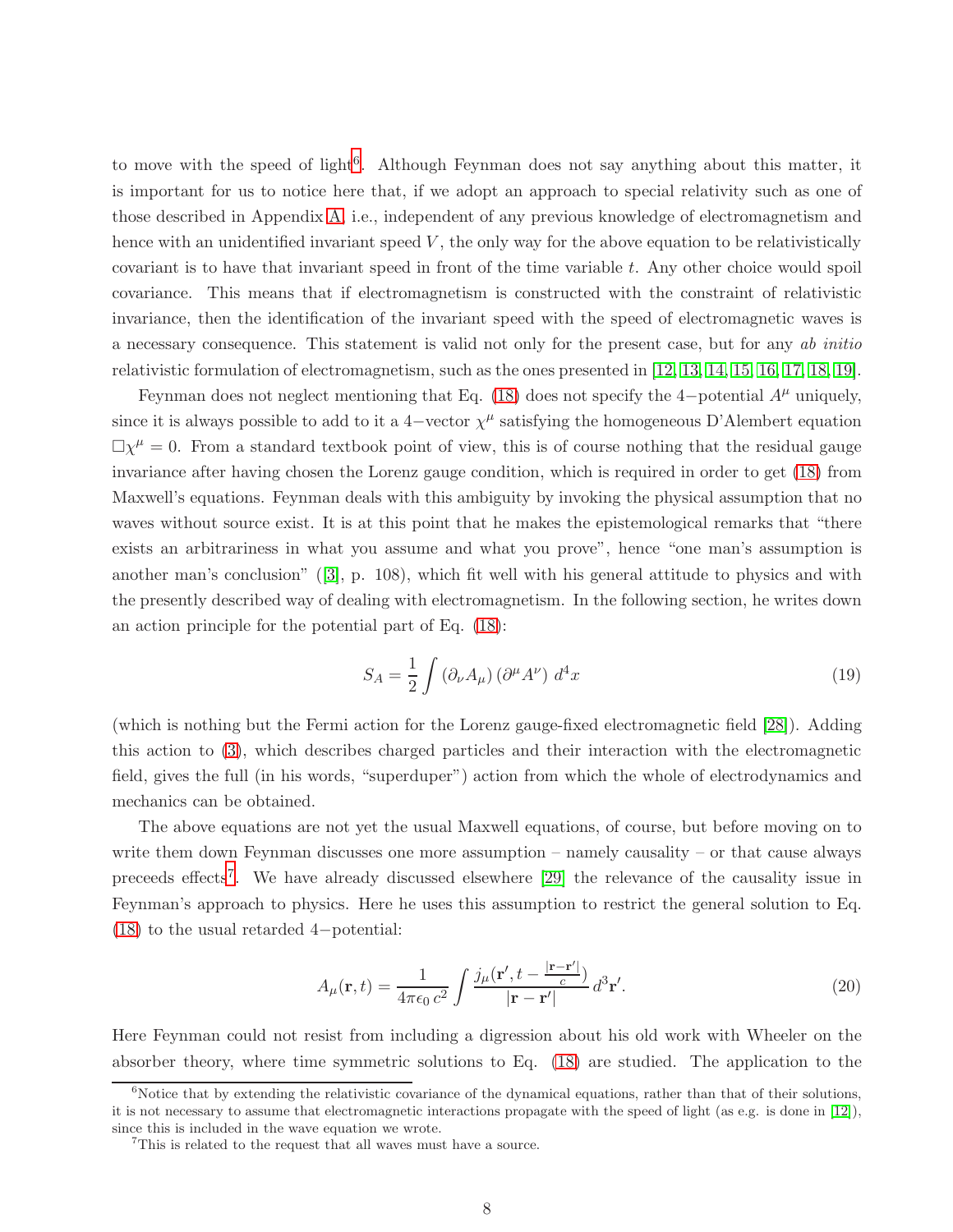problem of the self force of charged particles and of radiation resistance, whose solution was the main thrust behind the Wheeler-Feynman theory, follows. Also, a brief discussion of another piece of Feynman's old work on electrodynamics is discussed, namely the field-free formulation which played a major role in his Nobel prize winning work on QED. Although thought-provoking, these remarks are not instrumental to what follows, so we refer the interested reader to [\[3\]](#page-13-2).

Finally, Feynman comes back to his original task of writing down Maxwell's equations, i.e. to "finishing the above set of equations" ([\[3\]](#page-13-2), p. 128). For this he adds one last physical assumption regarding charge conservation, which is expressed by the continuity equation

$$
\frac{\partial \rho}{\partial t} = -\nabla \cdot \mathbf{j},\qquad(21)
$$

which he uses to find a relation between the derivatives of the solution [\(20\)](#page-7-2), which is<sup>[8](#page-8-0)</sup>

<span id="page-8-1"></span>
$$
\frac{1}{c^2} \frac{\partial \phi}{\partial t} = -\nabla \cdot \mathbf{A} \,. \tag{22}
$$

This is the Lorenz gauge condition (although Feynman inaccurately refers to it as a gauge "transformation"). As already remarked, in usual approaches to electromagnetism this condition is imposed to reduce the full Maxwell equations to the wave equation for the potentials [\(18\)](#page-6-4). Here instead [\(18\)](#page-6-4) is the starting point, so its solutions have to satisfy [\(22\)](#page-8-1). Now he has all the ingredients to compute the curl of  $B$ , finding finally the differential Ampére-Maxwell equation:

$$
\nabla \times \mathbf{B} = \nabla \times (\nabla \times \mathbf{A}) = -\nabla^2 \mathbf{A} + \nabla (\nabla \cdot \mathbf{A}) = \frac{\mathbf{j}}{\epsilon_0 c^2} + \frac{1}{c^2} \frac{\partial}{\partial t} \left( -\frac{\partial \mathbf{A}}{\partial t} - \nabla \phi \right) = \frac{\mathbf{j}}{\epsilon_0 c^2} + \frac{1}{c^2} \frac{\partial \mathbf{E}}{\partial t}.
$$
 (23)

Analogously, he recomputes the divergence of  $E$ , getting again the differential form of Gauss' theorem:

$$
\nabla \cdot \mathbf{E} = \nabla \cdot \left( -\frac{\partial \mathbf{A}}{\partial t} - \nabla \phi \right) = \frac{1}{c^2} \frac{\partial^2 \phi}{\partial t^2} - \nabla^2 \phi = \frac{\rho}{\epsilon_0}.
$$
 (24)

Now the derivation of the full Maxwell equations is complete. We observe that, although Feynman's procedure, making explicit use of the potentials, is not gauge invariant, the final result is instead invariant under the transformations [\(11\)](#page-4-2). The end result is thus:

$$
\nabla \cdot \mathbf{E} = \frac{\rho}{\epsilon_0}, \qquad \nabla \times \mathbf{B} = \frac{1}{c^2} \left( \frac{\mathbf{j}}{\epsilon_0} + \frac{\partial \mathbf{E}}{\partial t} \right). \tag{25}
$$

After concluding his derivation of the full set of Maxwell equations, Feynman can move on to the description of their solutions and applications, which constitute the remaining part of [\[3\]](#page-13-2). But for us now it is time to stop and ponder.

<span id="page-8-0"></span><sup>8</sup>Observe that this would be true for any linear combination of retarded and advanced solutions, that is, for any solution of [\(18\)](#page-6-4), so that causality is not a necessary assumption to get the Maxwell equation (in fact, these equations are time-symmetric).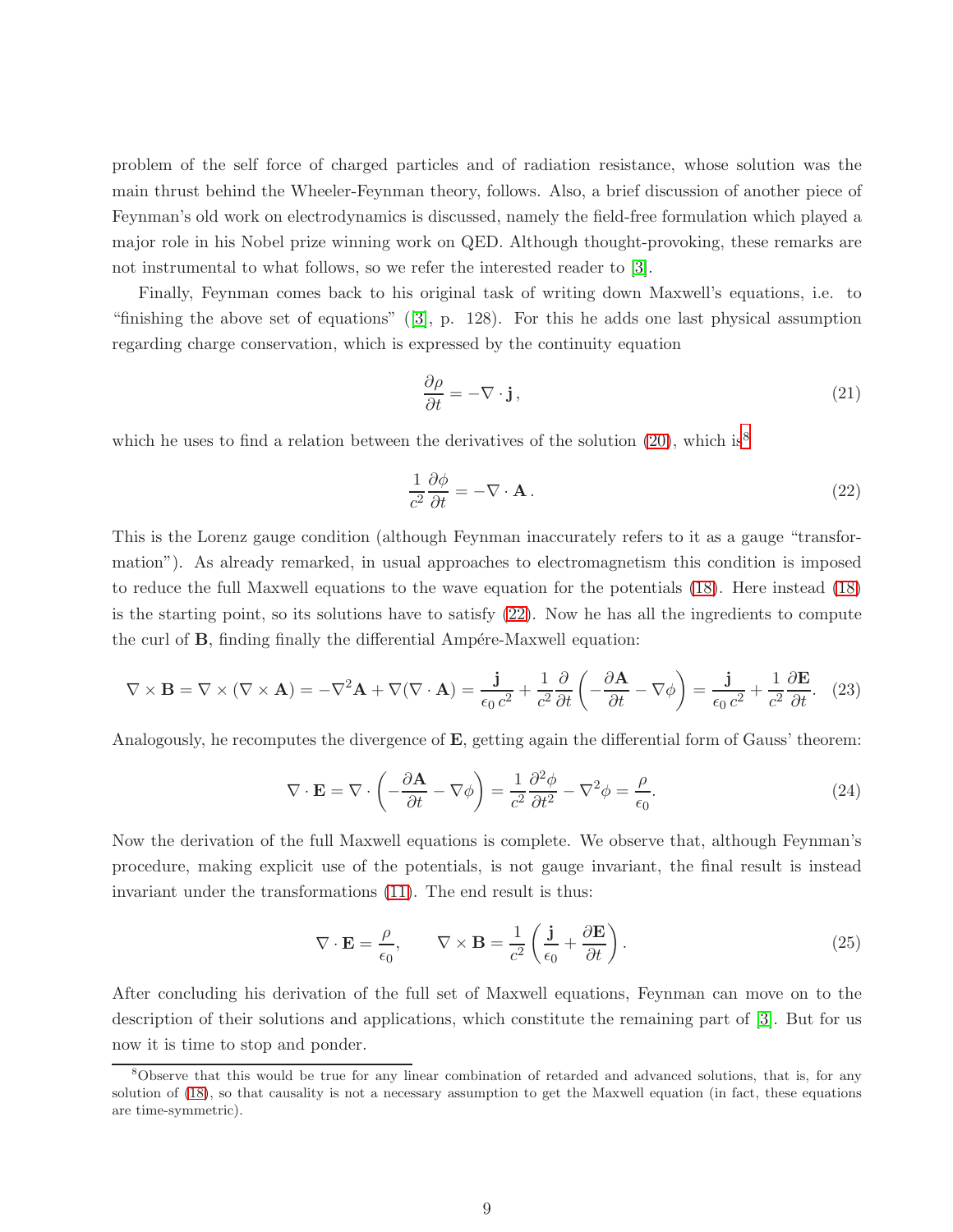# <span id="page-9-0"></span>4 Feynman and the importance of electromagnetic potentials

As already repeatedly stated above, the main difference with other *ab initio* relativistic approaches to electromagnetism present in the literature is the emphasis that Feynman gives to potentials. This emphasis is of course dictated by Feynman's experience in quantum mechanics and the least action principle. Quite illuminating, in this respect, is the following quotation [\[30\]](#page-15-1):

Yet, the Schrödinger equation can only be written neatly with **A** and  $V^9$  $V^9$  explicitly there and it was pointed out by Bohm and Aharonov (or something like that), that this means that the vector potential has a reality and that in quantum mechanical interference experiments there can be situations in which classically there would be no expected influence whatever. But nevertheless there is an influence. Is it action at a distance? No, A is as real as B-realer, whatever that means.

A similar view was repeatedly expressed also in the Caltech lectures [\[4\]](#page-13-3), for example in Sect. 15-5 of volume II he states that:

What we mean here by a "real" field is this: a real field is a mathematical function we use for avoiding the idea of action at a distance... A "real" field is then a set of numbers we specify in such a way that what happens at a point depends only on the numbers at that point... In our sense then, the A-field is "real" [...] the vector potential A (together with the scalar potential  $\phi$  that goes with it) appears to give the most direct description of the physics. This becomes more and more apparent the more deeply we go into the quantum theory. In the general theory of quantum electrodynamics, one takes the vector and scalar potentials as the fundamental quantities in a set of equations that replace the Maxwell equations: E and B are slowly disappearing from the modern expression of physical laws; they are being replaced by **A** and  $\phi$ .

For Feynman, indeed, the foundations of electromagnetism are essentially *quantum*[10](#page-9-2), as also expressed in the Hughes lectures, where he states that (see [\[3\]](#page-13-2), p. 35):

[...] forces which we shall call fundamental or primary which are conservative. [...] I shall call conservative forces, those forces which can be deduced from quantum mechanics in the classical limit.

This is, evidently, a remarkable point for using potentials even in classical electromagnetism. According to M. A. Gottlieb, quoting Matthew Sands, Feynman expressly said that "he would start with the vector and scalar potentials, then everything would be much simpler and more transparent" [\[33\]](#page-15-2).

A further possible motivation for Feynman to stress the role of the potentials can be found in his work in quantum field theory. In his lectures on gravitation ([\[34\]](#page-15-3), ch. 3), as well as in his Hughes

<span id="page-9-1"></span><sup>&</sup>lt;sup>9</sup>This *V* corresponds of course to what we are calling  $\phi$  in this paper.

<span id="page-9-2"></span> $10S$ uch a view has been expressed also by other authors, for example [\[31\]](#page-15-4), and especially [\[32\]](#page-15-5), who explicitly acknowledges having been deeply inspired by Feynman.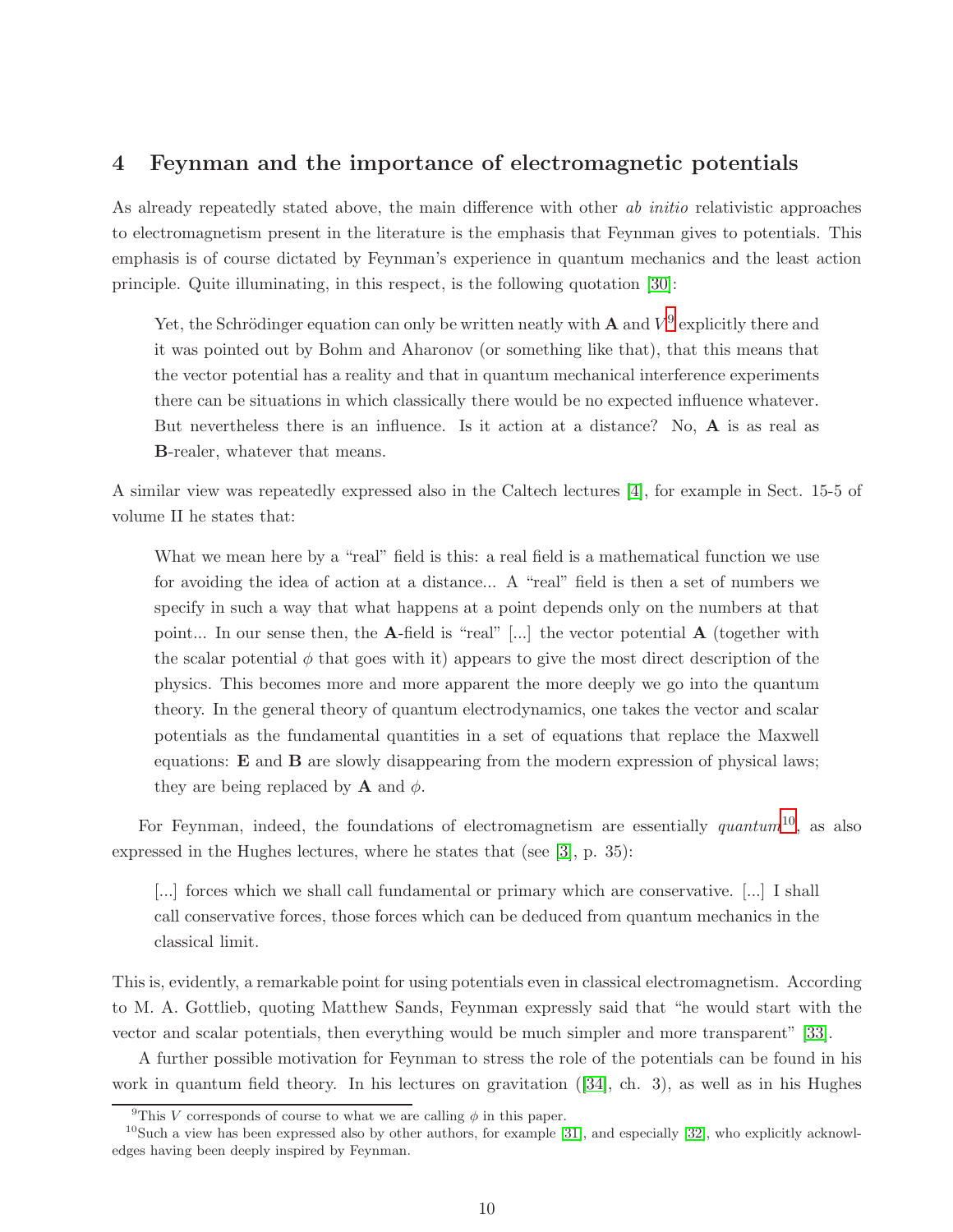lectures on astronomy and astrophysics ([\[35\]](#page-15-6), pp. 30-31), he embarks on a careful discussion about the properties of the forces mediated by fields with different spin. Of course, for that discussion, his aim was to show that gravitation has to be described by a spin-2 field (the graviton), in order to match what is known about general relativity. However, he also states explicitly what is the behavior of the charges associated with different spin fields under Lorentz boosts. In particular, the scalar charge would decrease (this was the *ratio* under his rather cryptic statement in [\[3\]](#page-13-2) p. 42, also recalled in Sect. [2,](#page-2-0) that the action of a relativistic particle in a scalar 4-potential did not give rise to known physics), while the tensor charge would rather grow, as appropriate for energy-momentum, which is the source of gravity. The charge associated with a spin-1 field, instead, is invariant, as the electric charge must be (obviously neglecting charge renormalization effects, which are however relevant only at very short scales). Hence electromagnetism must be described by a spin-1 field, that is, by a vector potential. In his derivation of the Lorentz force [\[1,](#page-13-0) [2\]](#page-13-1), Feynman starts precisely from these considerations. Since the graduate course on which Ref. [\[34\]](#page-15-3) is based was given in 1962/63, i.e. immediately before this derivation was sketched (the date on the notes [\[2\]](#page-13-1) is December 1963), it is not unlikely that Feynman's thougths on gravity were the basis of his derivation of the Lorentz force and of his reformulation of classical electromagnetism.

Interestingly, the statement of the Lorentz invariance of the source of a spin-1 field is enough for him, and apparently no mention is made of the equally crucial fact that only a spin-1 field has the property of generating a repulsive force between equally charged fields<sup>[11](#page-10-0)</sup> (this is of course the reason that is usually given in the literature).

## 5 Conclusions

In the present work, we have described Feynman's reformulation of the Maxwell equations, along the scheme which was outlined by Feynman himself in [\[2\]](#page-13-1) and carried out in [\[3\]](#page-13-2). By a detailed comparison with many other existing approaches to electromagnetism, we showed that Feynman's one is unique in the fact that it states the primacy of potentials with respect to fields, in this reflecting his views on the quantum foundations of the fundamental interactions, as explicitly declared in [\[3\]](#page-13-2), but also in several other places. Also, unlike most other approaches, the present one clearly singles out the physical hypotheses needed to state the homogeneous and the non homogeneous Maxwell equations, thus underlining the crucial difference between the two sets. Concerning the homogeneous equations, the apparent similarity of Feynman's approach with Landau's one prompted us to add some reflections on the relationship between the two, aiming to understand whether Feynman took inspiration from Landau. About this, no definite conclusion could be reached, since a much more thorough and complete investigation of the sources is needed.

Although no hint at this is present in any of Feynman's writings, we believe that a fully *ab initio* approach to electromagnetism can only be logically consistent (however this is by no means necessary for didactic purposes) if special relativity is developed in a way that is not dependent on

<span id="page-10-0"></span><sup>&</sup>lt;sup>11</sup>When excluding, of course, fields of higher odd spin, for which however it is not known how to build a consistent Lorentzian interacting quantum theory.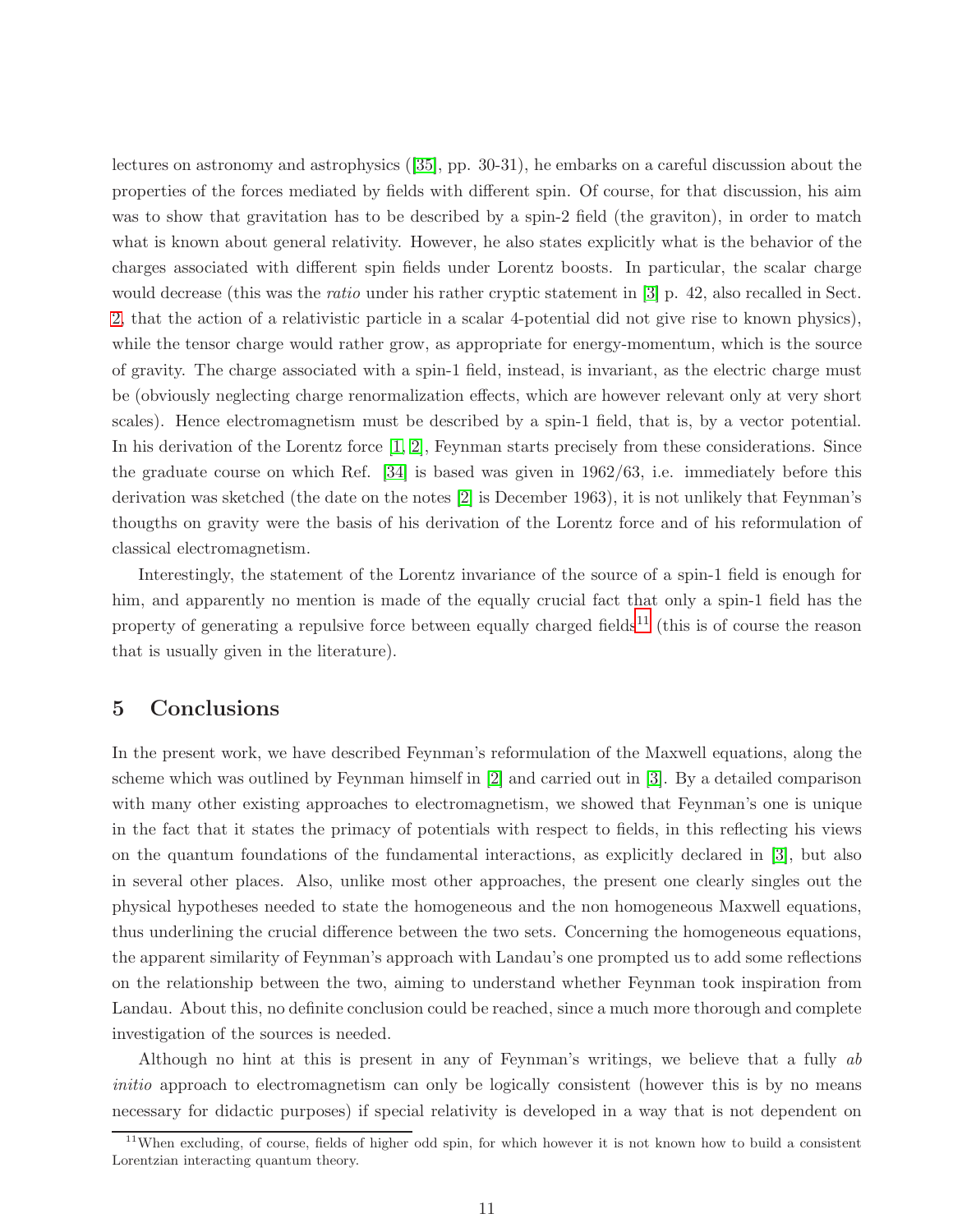electromagnetic concepts. This way of introducing special relativity is not new, but has never been part of the mainstream of physics, and to the best of our knowledge has never been discussed in connection with such formulations of electromagnetism. For the reader's convenience we briefly review this matter in the appendix, where references to the literature are also given.

The work described here can be rightfully considered a new piece of Feynman's multifaceted jigsaw, reflecting his continuing search of originality and bearing deep links with other parts of his scientific production of those years. We also believe that it shows that, despite a lot has already been said about Feynman's physics, many more gems are awaiting to be discovered in what he left unpublished.

### Acknowledgements

M.D. and A.N. would like to thank M. Consoli and P. Rossi for suggesting us to consider of the relation between Feynman's and Landau's work.

# <span id="page-11-0"></span>Appendix A Some considerations on special relativity without electromagnetism

In order to make electromagnetism descend from special relativity, logical consistency requires to develop the latter without reference to the former. This is not usually pointed out in references which try to develop electromagnetism in this way. It is the purpose of this appendix to briefly review how this can be done. This view is in contrast with the usual way in which special relativity is addressed in textbooks, which start from Einstein's two postulates: the validity of the principle of relativity for all physical phenomena in inertial frames, and the invariance of the speed of light under the transformations that implement the principle of relativity. Such an approach is of course dependent on the speed of light, which is an electromagnetic quantity, and reflects the historical development of Lorentz transformations and relativity, which famously emerged from the problems and contradictions of the electrodynamics of moving bodies. As well known, in fact, Lorentz derived his transformations to explain the negative result of the Michelson-Morley experiment, while Einstein was driven by the desire to make electromagnetism fully compatible with the principle of relativity (see e.g. [\[36\]](#page-15-7) and references therein).

After a few years since Einstein's breakthrough paper [\[37\]](#page-15-8), it was realized by some people [\[38,](#page-15-9) [39,](#page-15-10) [40\]](#page-15-11) that special relativity could be freed from the second postulate, which could be replaced by some natural and more general assumptions, independent of light and electromagnetism. In fact, these authors showed that the requirement of relativity of inertial frames, together with natural assumptions of homogeneity of space and time, isotropy of space, and group structure (the group character of the Lorentz transformations was established by Poincaré in  $1906$  [\[41\]](#page-15-12)), led to the recognition that the most general transformations between inertial frames constitute a one parameter family. In the simplest case of two reference frames with parallel axes, with relative velocity oriented along the  $x$  and  $x'$  axes,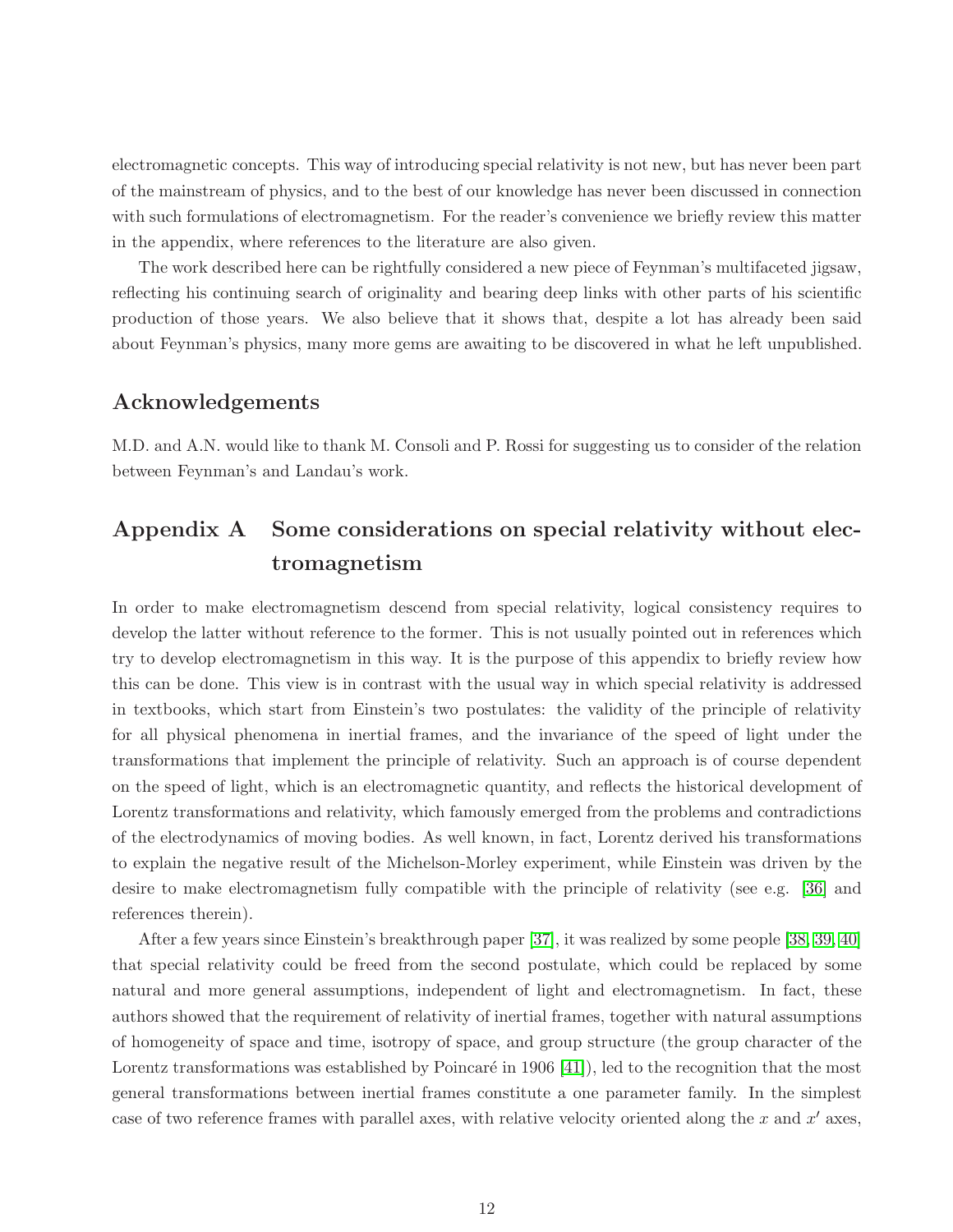such transformations look like:

<span id="page-12-1"></span>
$$
x' = \frac{x - vt}{\sqrt{1 - \alpha v^2}}
$$
  
\n
$$
t' = \frac{t - \alpha vx}{\sqrt{1 - \alpha v^2}}
$$
\n(A.1)

It is possible to argue on physical grounds that the parameter  $\alpha$ , which has the dimensions of the inverse square of a velocity, has to be non negative. The usual argument (see e.g. [\[42\]](#page-15-13)) is that this is required in order to have causality, i.e. to ensure that there exists at least a class of events such that the sign of the spacetime interval between pairs of them is invariant, so that their time ordering is preserved. Being non negative, this parameter can be actually seen as the inverse square of a quantity V with the dimensions of speed, which can also be infinite, i.e.  $\alpha = \frac{1}{V^2}$ . When one does so the transformations look formally identical to Lorentz transformations, with  $V$  in place of  $c$ , while they reduce to Galilei transformations<sup>[12](#page-12-0)</sup> when  $V = \infty$ , and absolute causality is recovered. One then sees in the standard way that the transformations  $(A.1)$  leave V invariant, that they make no sense for relative velocities greater than this speed, and that the law of composition of velocities that follows from them is such that the result can never exceed  $V$ . Going on, when one considers a point particle dynamics which is covariant under these transformations, one finds out that no massive particle can be accelerated to a greater speed, while any massless particle (i.e. not just photons) constantly move at that speed. All this of course implies that no signal can propagate with a speed greater than V . The value of V determines the class of events whose time ordering is preserved under  $(A.1)$ , i.e. the events that can be connected by a signal, for which  $V^2 \Delta t^2 \ge |\Delta \mathbf{x}^2|$ .

This approach was later forgotten, probably because of the skepticism expressed by Pauli in his famous encyclopedia article, in which he declares he does not like the fact that the invariant speed is not immediately identified with the speed of light<sup>[13](#page-12-2)</sup>, and it was later rediscovered by several authors, who often proposed it as an alternative way to teach special relativity (a partial list, besides [\[42\]](#page-15-13), includes [\[45,](#page-16-0) [46,](#page-16-1) [47,](#page-16-2) [48,](#page-16-3) [49,](#page-16-4) [50,](#page-16-5) [51,](#page-16-6) [52\]](#page-16-7)).

It is to be admitted that such an approach, being based on less assumptions, naturally leads to an increased analytical complexity, which probably explains why it has never become popular in teaching. Nevertheless – strictly speaking – while developing the foundations of electromagnetism from a relativistic point of view, it is necessary to adopt it. A simpler alternative exists, however, which is described e.g. in the textbook by Ugarov [\[53\]](#page-16-8). Here, special relativity is developed starting from the postulate that a limiting speed exists for any interaction<sup>[14](#page-12-3)</sup>, after a critique of the Newtonian concept of instantaneous interaction (interestingly, Feynman also expresses some doubts about this concept, in connection with the Coulomb law, in [\[2\]](#page-13-1)). The existence and value of such a speed would

<span id="page-12-0"></span><sup>&</sup>lt;sup>12</sup>This name was given to them by Philipp Frank, one of the discoverers of this approach, "Um einen kurzen Namen zu haben" ("in order to have a short name", [\[43\]](#page-15-14), p. 897).

<span id="page-12-2"></span><sup>&</sup>lt;sup>13</sup>"Nothing can naturally be said about the sign, magnitude, and physical meaning of  $\alpha$ . From the group-theoretical assumption it is only possible to derive the general form of the transformation formulae, but not their physical content", ([\[44\]](#page-15-15), p.11). However, Pauli was apparently not aware that that the sign of the parameter could be fixed by the causality requirement, which was shown by later authors.

<span id="page-12-3"></span> $14$ This was also assumed by Einstein when he critically reexamined the clock synchronization procedure [\[37\]](#page-15-8).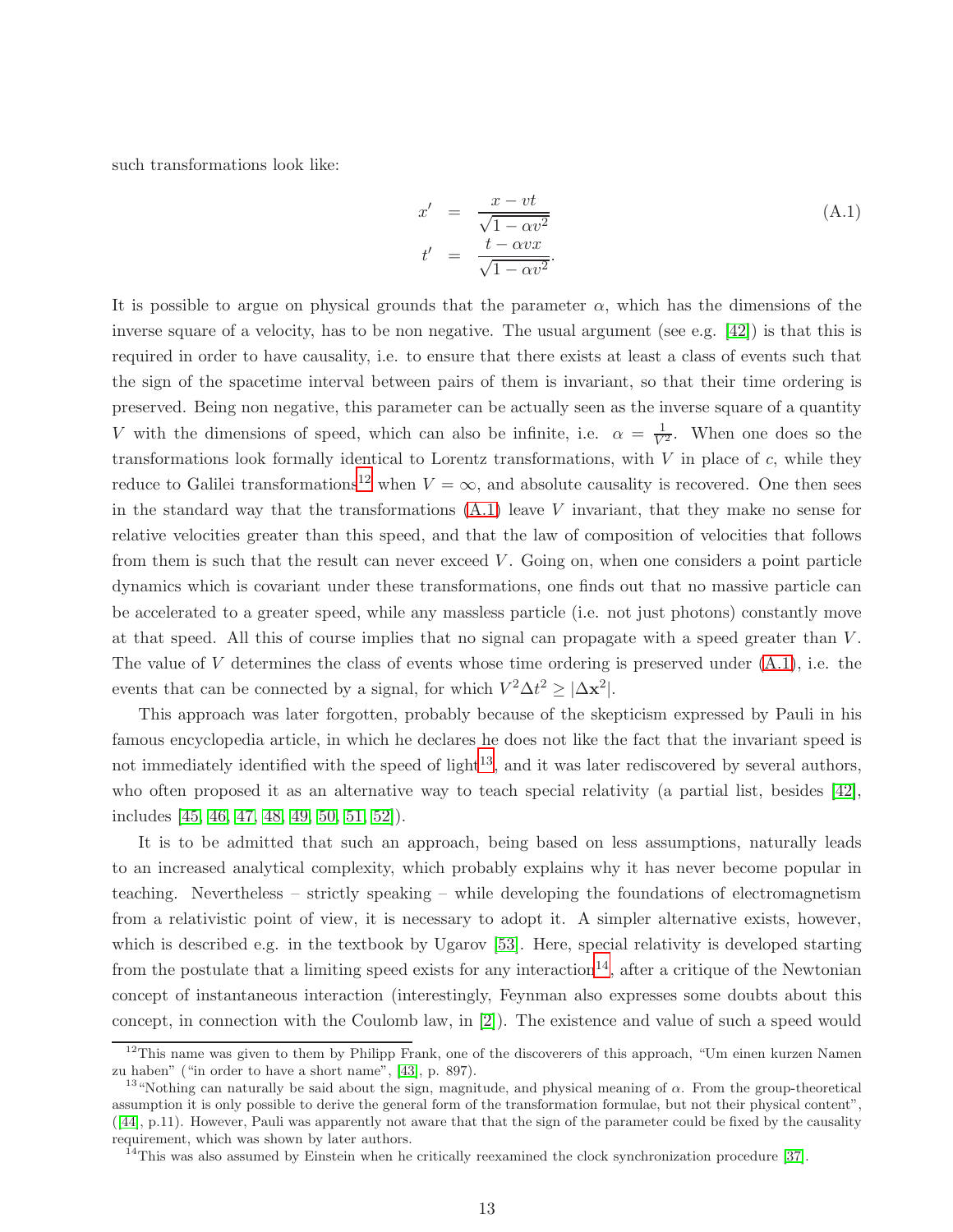be fundamental laws of nature, therefore compatibility with the principle of relativity requires its value to be an invariant, since otherwise its measurement would allow the observer to discriminate between different inertial frames. Also, one could make it arbitrarily large by performing a boost. From the assumption of the invariance of this speed, and the principle of relativity, then one can derive Lorentz transformations in the usual way, with the invariant speed appearing as a parameter.

In all these approaches, the value of the invariant speed is left undetermined, so that its identification must come from the experiments. For example, one can invoke the result of the Michelson-Morley experiment to identify the invariant speed with the speed of light. Also, one can use accelerator experiments with elementary particles to show that there is a limiting speed, no matter how high the energy. Another possibility, which we discuss more in detail in Sect. [3,](#page-5-0) is that when one develops electromagnetism requiring compatibility with special relativity, a necessary consequence is that electromagnetic waves must propagate with the invariant speed if the theory is to be covariant. This means that one can use measurements on electromagnetic waves to fix the value of that speed.

## <span id="page-13-0"></span>References

- <span id="page-13-1"></span>[1] R. De Luca, M. Di Mauro, S. Esposito, A. Naddeo, Eur. J. Phys. 40 (2019) no.6, 065205 [\[arXiv:1902.05799](http://arxiv.org/abs/1902.05799) [physics.hist-ph]].
- [2] R.P. Feynman, *Working Notes and Calculations: Alternate way to handle elctrodynamics*; December 13, 1963, Richard P. Feynman Papers, California Institute of Technology Archives, Box 62, Folder 8. Notes scanned and transcribed by M. A. Gottlieb, available online at [http://www.feynmanlectures.caltech.edu/info/other/Alternate\\_Way\\_to\\_Handle\\_Electrodynamics.html](http://www.feynmanlectures.caltech.edu/info/other/Alternate_Way_to_Handle_Electrodynamics.html)
- <span id="page-13-2"></span>[3] R.P. Feynman, *Lectures on Electrostatics, Electrodynamics, Matter-Waves Interacting, Relativity*. Lectures at the Hughes Aircraft Company; notes taken and transcribed by John T. Neer, http://www.thehugheslectures.info/wp-content/uploads/lectures/FeynmanHughesLectures\_Vol2.p  $(1967-8).$
- <span id="page-13-4"></span><span id="page-13-3"></span>[4] R.P. Feynman, R.B. Leighton, M. Sands, *The Feynman Lectures on Physics*. Addison-Wesley, Reading, MA, (1963).
- <span id="page-13-5"></span>[5] L.D. Landau, E.M. Lifshits, *The Classical Theory of Fields*, 4th ed. Pergamon Press, Oxford (1975).
- <span id="page-13-6"></span>[6] L. Page, Am. J. Sci. 34 (1912) 57.
- <span id="page-13-7"></span>[7] E.M. Purcell, D.J. Morin, *Electricity and Magnetism*, 3rd ed. Cambridge University Press, Cambridge (2013).
- <span id="page-13-8"></span>[8] A. French, *Special Relativity*. Norton & Co., New York (1968).
- [9] W.G.V. Rosser, *An introduction to the theory of relativity*. Butterworths, London (1964).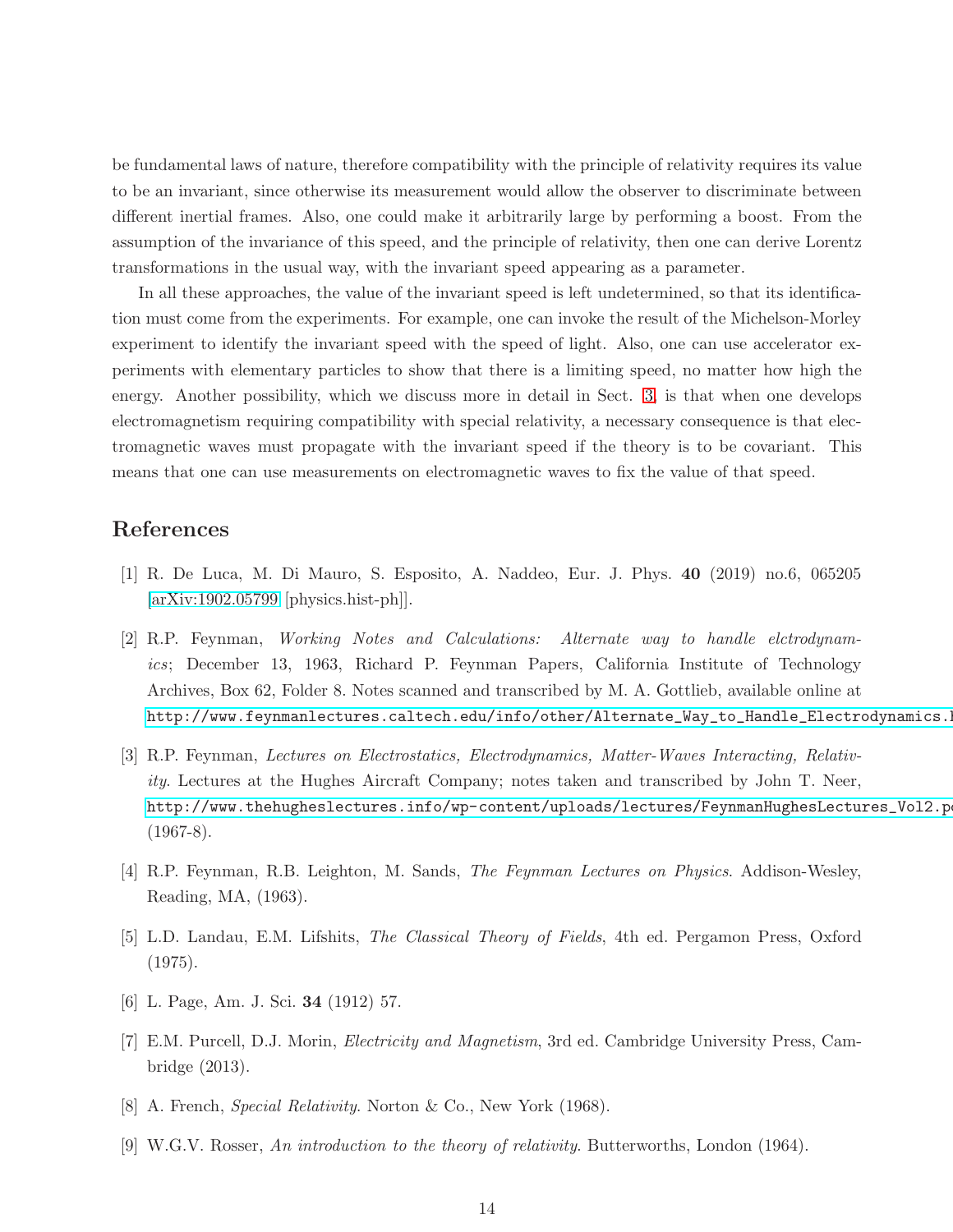- <span id="page-14-1"></span><span id="page-14-0"></span>[10] W.G.V. Rosser, *Introductory Special Relativity*. Taylor & Francis, London (1991).
- <span id="page-14-2"></span>[11] D. Schroeder, *Purcell Simplified: Magnetism, Radiation, and Relativity*. <http://physics.weber.edu/schroeder/mrr/MRR.html>.
- <span id="page-14-3"></span>[12] J.R. Tessman, Am. J. Phys. 34 (1966) 1048.
- <span id="page-14-4"></span>[13] L. Page, *An introduction to electrodynamics. From the standpoint of the electron theory*. Ginn and Company, Boston (1922).
- <span id="page-14-5"></span>[14] L. Page, N.I. Adams, *Electrodynamics*. Van Nostrand, New York (1940).
- <span id="page-14-6"></span>[15] W.G.V. Rosser, *Classical Electromagnetism via Relativity*. Plenum Press, New York (1968).
- <span id="page-14-7"></span>[16] W.G.V. Rosser, *Interpretation of Classical Electromagnetism*. Kluwer, Dordrecht (1997).
- <span id="page-14-8"></span>[17] P. Lorrain, D.R. Corson, *Electromagnetic Fields and Waves*, 3rd ed. Freeman, San Francisco, CA (1988).
- <span id="page-14-9"></span>[18] M. Schwartz. *Principles of electrodynamics*. McGraw-Hill, New York (1972).
- <span id="page-14-10"></span>[19] L. Susskind, A. Friedman, *Special Relativity and Classical Field Theory*. Penguin, London (2017).
- <span id="page-14-11"></span>[20] S.S. Gershtein, in M. Shifman (ed.), *Under the spell of Landau*. World Scientific, Singapore (2013).
- <span id="page-14-12"></span>[21] R.P. Feynman, Rev. Mod. Phys. 29 (1957) no.2, 205.
- <span id="page-14-13"></span>[22] R.P. Feynman, *Statistical Mechanics. A set of lectures*, Benjamin/Cummings, Reading, MA (1972)
- <span id="page-14-15"></span>[23] V.L. Ginzburg, *On Superconductivity and Superfluidity. A Scientific Autobiography*, Springer, Berlin (2009).
- <span id="page-14-16"></span>[24] V.L. Ginzburg, Phys. Tod. **42**, 5, 54 (1989).
- <span id="page-14-17"></span>[25] D. Goodstein, J. Goodstein, Phys. Perspect. 2 (2000) 3.
- [26] R.P. Feynman, *The reason for antiparticles*, in R. P. Feynman and S. Weinberg, *Elementary Particles and the Laws of Physics: The 1986 Dirac Memorial Lectures*. Cambridge University Press, Cambridge (1987).
- <span id="page-14-14"></span>[27] R.P. Feynman, *Lectures on Matter-Waves Interacting continued, Introduction to Quantum Mechanics, Scattering Theory, Perturbation Theory, Methods & Problems in QED*. Lectures at the Hughes Aircraft Company; notes taken and transcribed by John T. Neer, http://www.thehugheslectures.info/wp-content/uploads/lectures/FeynmanHughesLectures\_Vol3.p  $(1968-9).$
- <span id="page-14-18"></span>[28] E. Fermi, Rev. Mod. Phys. 4 (1932) no.1, 87.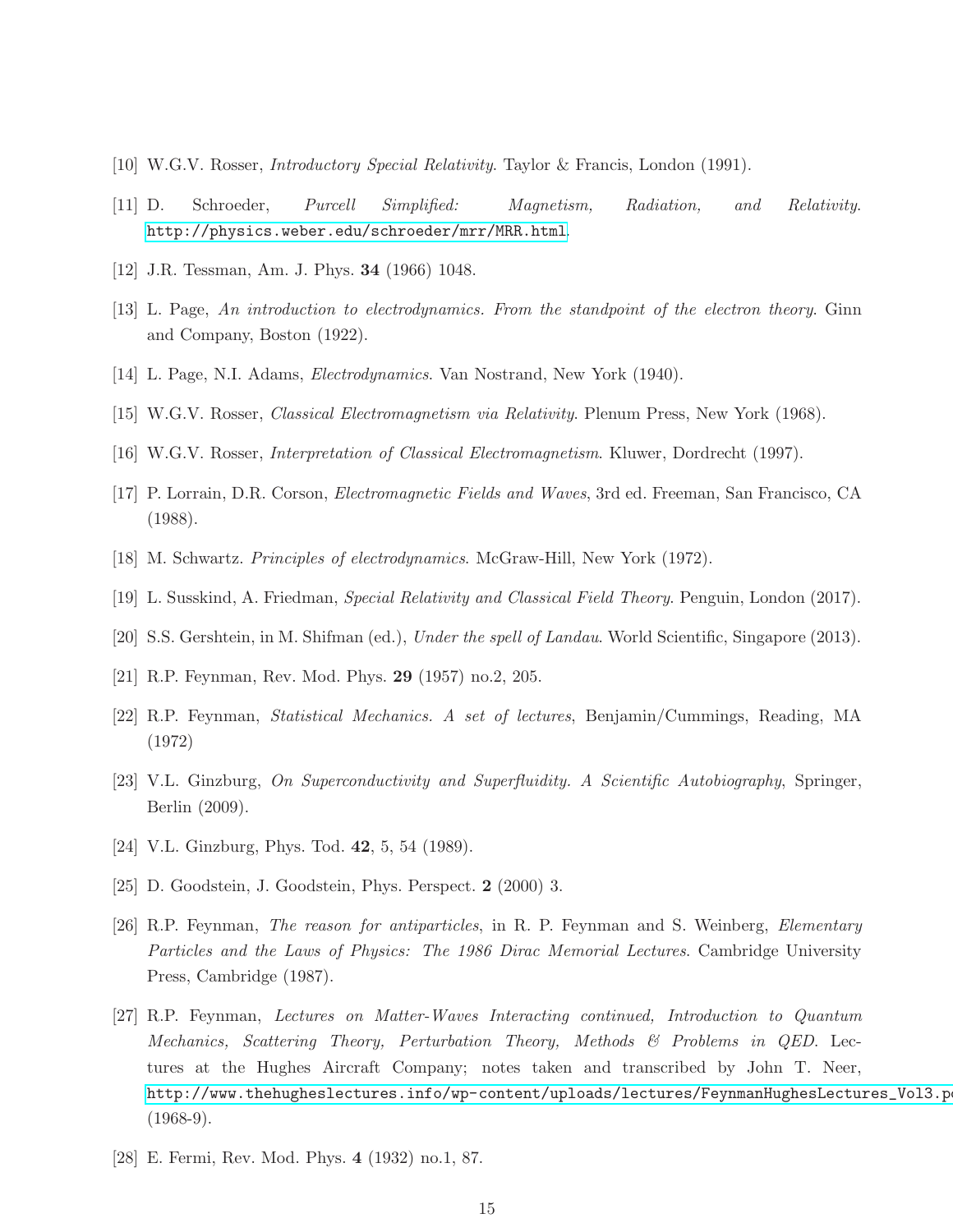- <span id="page-15-1"></span><span id="page-15-0"></span>[29] V. d'Alessandro, S. Daliento, M. Di Mauro, S. Esposito, A. Naddeo, Eur. Phys. J. H44, 331 (2019).
- [30] R.P. Feynman, *Theory and Applications of Mercereau's Superconducting Circuits*, transcript, October 29, 1964, Richard P. Feynman Papers, California Institute of Technology Archives, Box 6, Folder 14, pp. 1-43, as quoted by [\[25\]](#page-14-16).
- <span id="page-15-5"></span><span id="page-15-4"></span>[31] H. Umezawa, H. Matsumoto and M. Tachiki, *Thermo Field Dynamics And Condensed States* North-holland, Amsterdam (1982).
- <span id="page-15-2"></span>[32] C.A. Mead, *Collective Electrodynamics. Quantum Foundations of Electromagnetism*. MIT Press, Cambridge, MA (2000).
- [33] M.A. Gottlieb, <https://physics.stackexchange.com/users/84305/michael-a-gottlieb>, *What was Feynman's "much better way of presenting the electrodynamics" – which did \*\*not\*\* appear in the Feynman lectures?* (version: 2018-07-09): <https://physics.stackexchange.com/q/190880>
- <span id="page-15-6"></span><span id="page-15-3"></span>[34] R.P. Feynman, F.B. Morinigo, W.G. Wagner, B. Hatfield, *Feynman lectures on gravitation*. Addison-Wesley, Reading, MA (1995).
- [35] R.P. Feynman, *Lectures on Astronomy, Astrophysics, and Cosmology*. Lectures at the Hughes Aircraft Company; notes taken and transcribed by John T. Neer, http://www.thehugheslectures.info/wp-content/uploads/lectures/FeynmanHughesLectures\_Vol1.p  $(1966-7)$ .
- <span id="page-15-8"></span><span id="page-15-7"></span>[36] A. Pais, *Subtle is the Lord. The Science and Life of Albert Einstein*. Oxford University Press, Oxford (1982).
- <span id="page-15-9"></span>[37] A. Einstein, Ann. der Phys. 17 (1905) 891
- <span id="page-15-10"></span>[38] W. von Ignatowsky, Arch. der Math. und Phys. 17 (1910), 1; 18 (1911), 17; Phys. Z. 11 (1910), 972; 12 (1911), 779.
- <span id="page-15-11"></span>[39] P. Frank, H. Rothe, Ann. der Phys. 34 (1911), 825; Phys. Z. 13 (1912), 750.
- <span id="page-15-12"></span>[40] L.A. Pars, Phil. Mag. Series 6, 42 (1921) 248, 249.
- <span id="page-15-13"></span>[41] H. Poincaré, Rend. Pal. **21** (1906), 129.
- <span id="page-15-14"></span>[42] J.M. Levy-Leblond, Am. J. Phys. 44 (1976), 271; in *Group Theoretical Methods in Physics*, Lect. Notes Phys. 50 (1976), 617.
- <span id="page-15-15"></span>[43] P. Frank, Ann. der Phys. 332 (1908), 897.
- [44] W. Pauli, *Theory of Relativity*, Pergamon Press, London (1958).